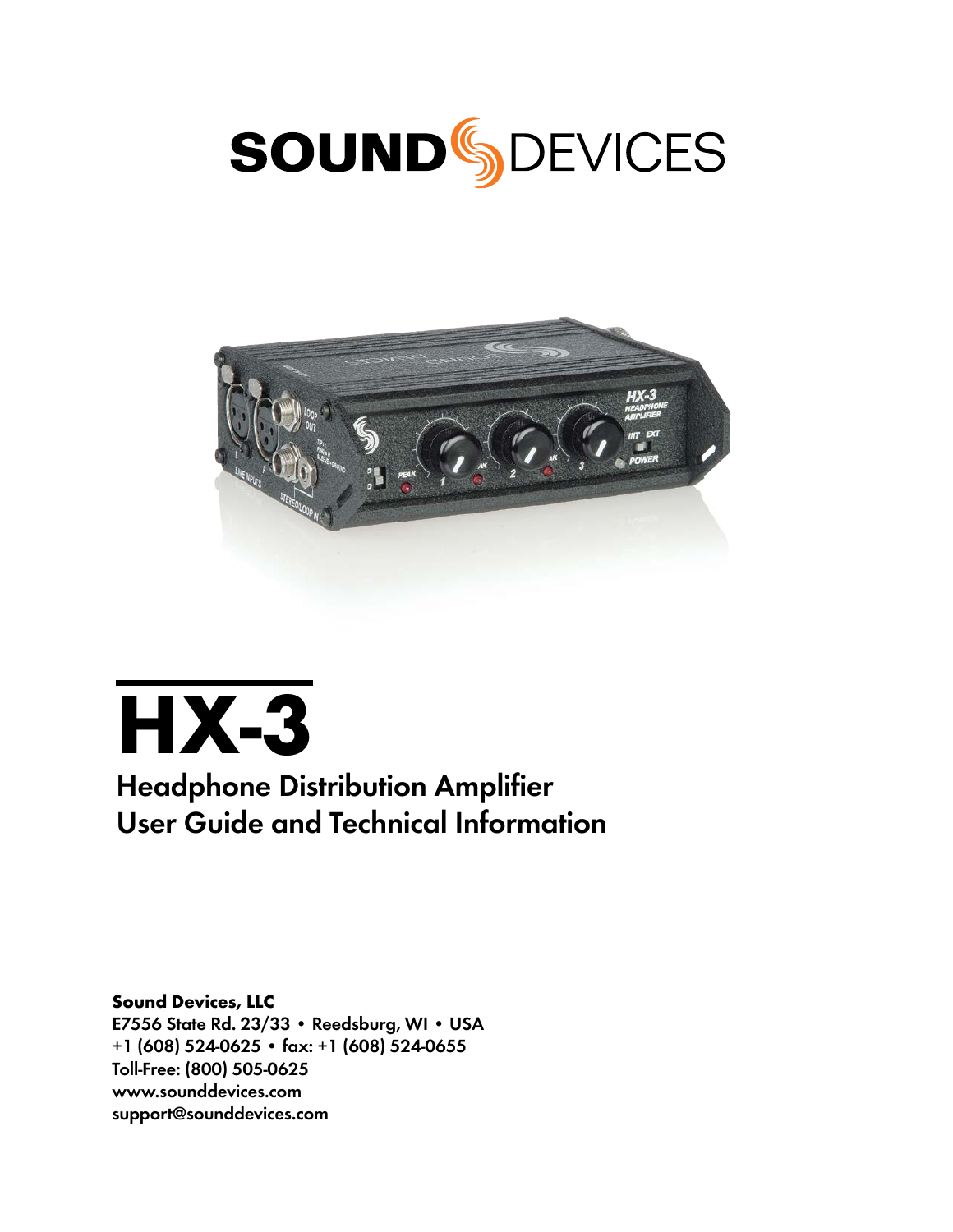### **General Description**

The HX-3 from Sound Devices is a portable, stereo headphone amplifier designed for critical audio monitoring. The audiophile-quality headphone amp is ideal for adding headphone feeds for portable and studio applications.

The HX-3 provides three independent headphone feeds from balanced or unbalanced, line sources. Each headphone output has its own level control, peak LED, and ¼-inch output connector. With its extended bandwidth and high drive capability the HX-3 can drive headphones of various impedances to high levels with very low distortion, important for monitoring in high SPL environments. It is powered from two-AA batteries or external DC.

The HX-3 will provide years of superb audio performance under the most punishing field conditions.

### **Features**

### High Performance Headphone Amplifier

- Three independent headphone outputs with individual volume controls.
- Dynamic range exceeding 120dB.
- 10 Hz to 50 kHz audio bandwidth.
- Capable of driving headphones to high levels with very low distortion.
- Peak indicators show overload of each headphone feed.
- Stereo / Mono switch.

#### Flexible Inputs / Outputs

- Two balanced XLR line level inputs or unbalanced ¼-inch and 1/8-inch stereo inputs.
- Loop output to connect additional HX-3's in series for extra headphone outputs.

#### Flexible Powering

- Internal battery power (two AA) for convenient, low cost power.
- Excellent battery life greater than 10 hours (nominal drive level with alkaline batteries).
- External 5-17 VDC powering.

### Durable Mechanical Construction

- High strength aluminum chassis withstands punishing field conditions.
- Strap loops on each side for easy mounting or wearing.
- Panel-mounted connectors for strength and reliability.
- Easy access battery compartment for quick battery changes.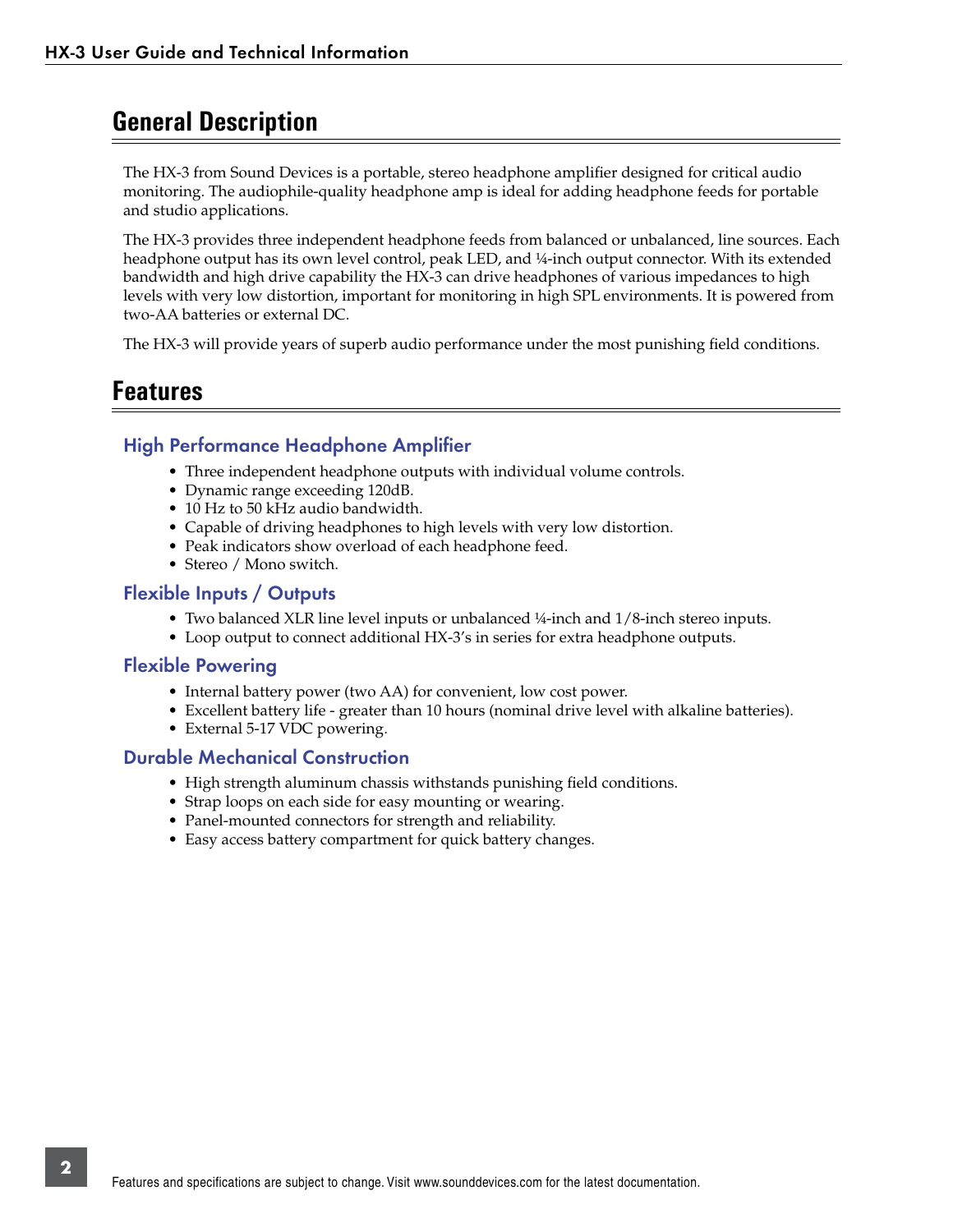# **Specifications**

| <b>Frequency Response:</b>                      | 10 Hz - 50 kHz, +/-1.0 dB, any input to any output, gain control set to 50%                                                                                                                                                                                                                                                                                         |          |                          |  |
|-------------------------------------------------|---------------------------------------------------------------------------------------------------------------------------------------------------------------------------------------------------------------------------------------------------------------------------------------------------------------------------------------------------------------------|----------|--------------------------|--|
| <b>Voltage Gain:</b>                            | Gain                                                                                                                                                                                                                                                                                                                                                                | Loop Out | Headphone Output (1,2,3) |  |
|                                                 | Bal. Line                                                                                                                                                                                                                                                                                                                                                           | $-3$ dB  | 34 dB                    |  |
|                                                 | HP Input                                                                                                                                                                                                                                                                                                                                                            | $-1$ dB  | 35 dB                    |  |
| <b>Output Clipping Level:</b>                   | +18 dBu minimum with 600 ohm load<br>+16 dBu minimum with 300 ohm load                                                                                                                                                                                                                                                                                              |          |                          |  |
| <b>Headphone Output Impedance:</b>              | 200 ohms                                                                                                                                                                                                                                                                                                                                                            |          |                          |  |
| Input Clipping Level:                           | XLR: +24 dBu minimum                                                                                                                                                                                                                                                                                                                                                |          |                          |  |
| <b>Dynamic Range:</b><br>(Balanced line inputs) | 120 dB minimum                                                                                                                                                                                                                                                                                                                                                      |          |                          |  |
| THD + Noise:                                    | 0.03% maximum (from 10 Hz - 22 kHz @ +10 dBu input and output level, 300 ohm load, 10 Hz - 22<br>kHz filter bandwidth)                                                                                                                                                                                                                                              |          |                          |  |
| Inputs:                                         | XLR: electronically balanced, 22k ohm input impedance<br>1/4-inch unbalanced: 9.1k ohm impedance<br>1/8-inch unbalanced: 9.1k ohm impedance<br>Note: only one set of inputs (balanced or unbalanced) should be connected at a time.                                                                                                                                 |          |                          |  |
| Loop Output:                                    | Unbalanced, 200 ohm output impedance                                                                                                                                                                                                                                                                                                                                |          |                          |  |
| Internal Voltage Rails:                         | ±15 V and -15V, regulated                                                                                                                                                                                                                                                                                                                                           |          |                          |  |
| Power:                                          | Internal: 2 AA alkaline batteries, 12 hours life typical driving one 75 ohm headset.<br>External: 5-17 VDC via threaded coaxial connector, (5.5 mm outer diameter, 2.1 mm inner diameter),<br>pin positive, sleeve negative. Voltages above 17 VDC cause no damage to unit, but will open an inter-<br>nal poly fuse. Poly fuse will reset when voltage is removed. |          |                          |  |
| Power LED:                                      | Green indicates power and good battery. Red indicates power with low batteries. LED turns red when<br>approximately 4 hours of battery life remain.                                                                                                                                                                                                                 |          |                          |  |
| <b>Operating Temperature Range:</b>             | 0 to $70^\circ$ C<br>32 to 160° F                                                                                                                                                                                                                                                                                                                                   |          |                          |  |
| <b>Dimensions:</b>                              | 43 mm x 94 mm x 140 mm (h x w x d)<br>$(1.7" \times 3.7" \times 5.55")$                                                                                                                                                                                                                                                                                             |          |                          |  |
| Weight: (unit only)                             | 0.56 kg, 1.24 lbs.                                                                                                                                                                                                                                                                                                                                                  |          |                          |  |
| <b>Included Accessories:</b>                    | $1/4$ -inch to $1/8$ -inch<br>Tip-Ring-Sleeve interconnect cable<br>rubber feet (4)                                                                                                                                                                                                                                                                                 |          |                          |  |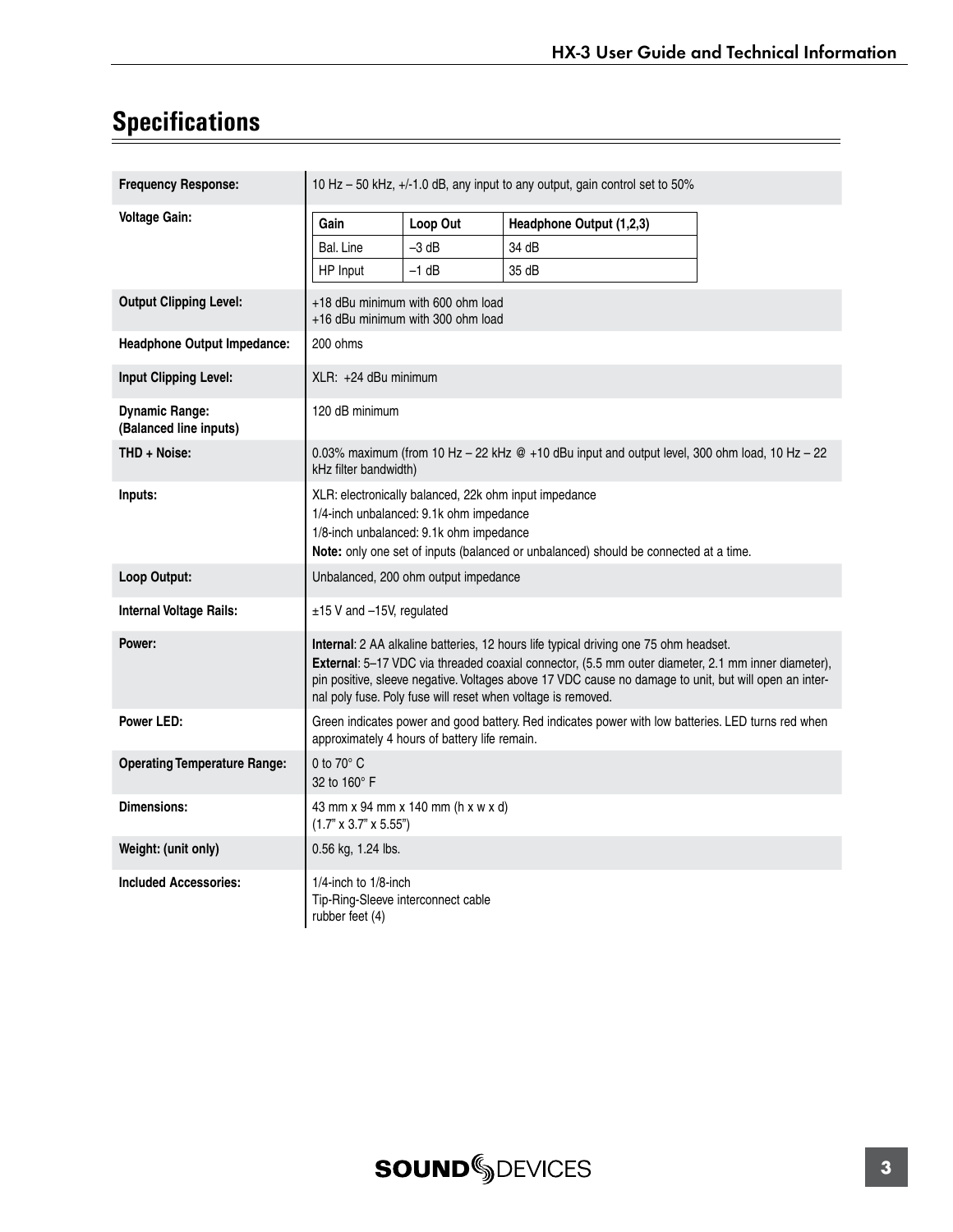# **Front Panel Controls**



- **1. Stereo/Mono Switch**  Sums stereo and two-channel audio program to mono for mono headphone monitoring.
- **2. Headphone Gain**  Controls Volume of each headphone output.
- **3. Headphone Peak LED**  Illuminates 3 dB before clipping to indicate onset of headphone distortion.

#### **4. POWER LED**

Bi-color LED illuminates green when the unit is powered and changes to red when approximately four hours of battery life remain.

#### **5. POWER Switch**

Powers the unit from either Internal batteries, or External DC. Seamless switchover from each power source.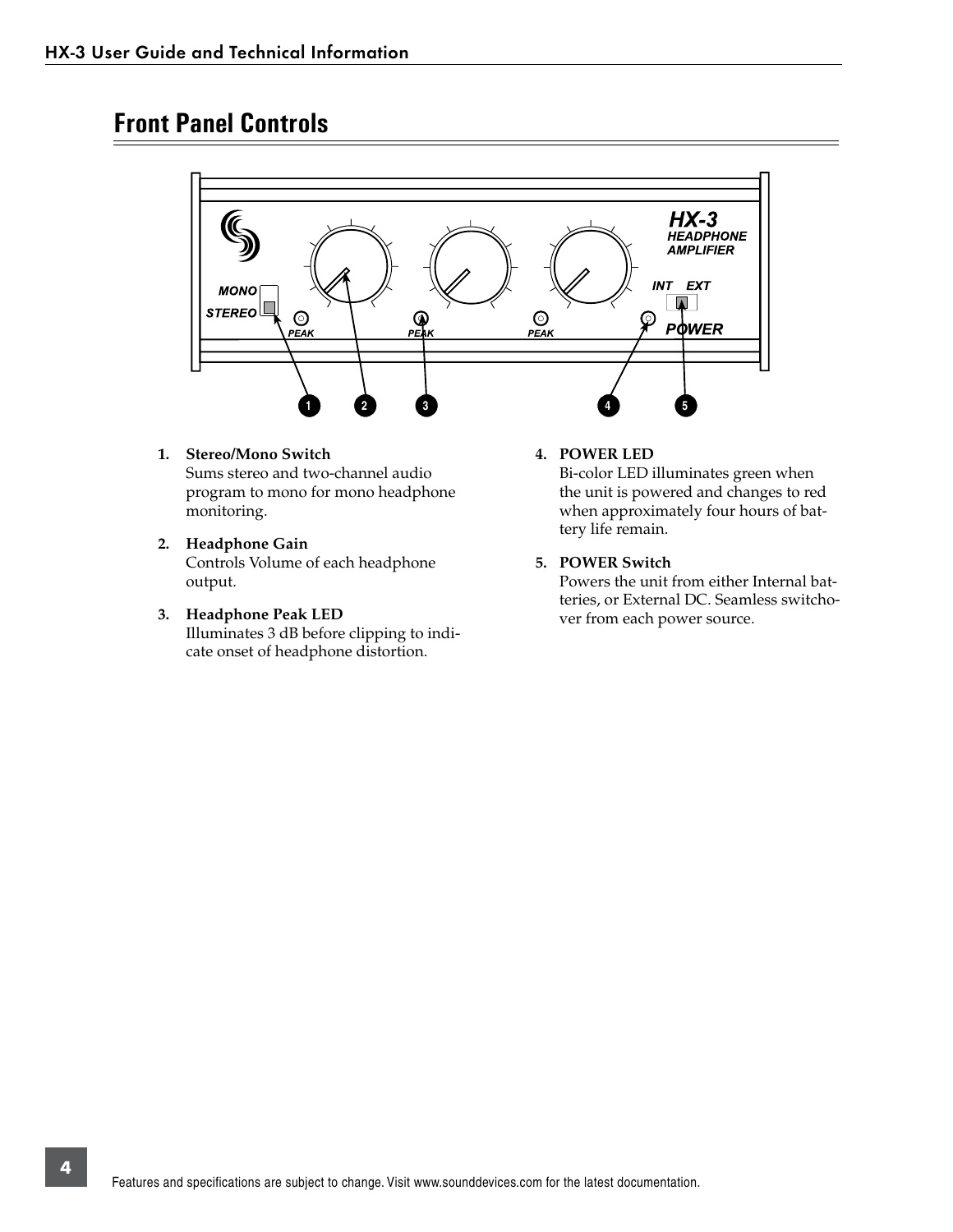### **Input Panel Connectors**



- **1. XLR Line Inputs** Line level, balanced inputs.
- **2. ¼-Inch and 1/8-inch Tape Level Inputs**  Unbalanced, stereo, Tip-Ring-Sleeve inputs.
- **3. Loop Output** Output connection enabling interconnection of multiple HX-3's. Loop Out is T-R-S, unbalanced stereo connection.

# **Output Panel Connectors**



**1. HEADPHONE OUTPUTS**  Panel mounted headphone jack for each output. Output 1 has 1/8-inch jack in parallel with ¼-inch jack.

#### **2. BATTERY Compartment** Requires two AA batteries for operation. Insert positive (+) end of battery first.

**3. DC Input**  Locking coaxial DC input accepts voltages from 5 to 14 VDC.

# **SOUNDSDEVICES**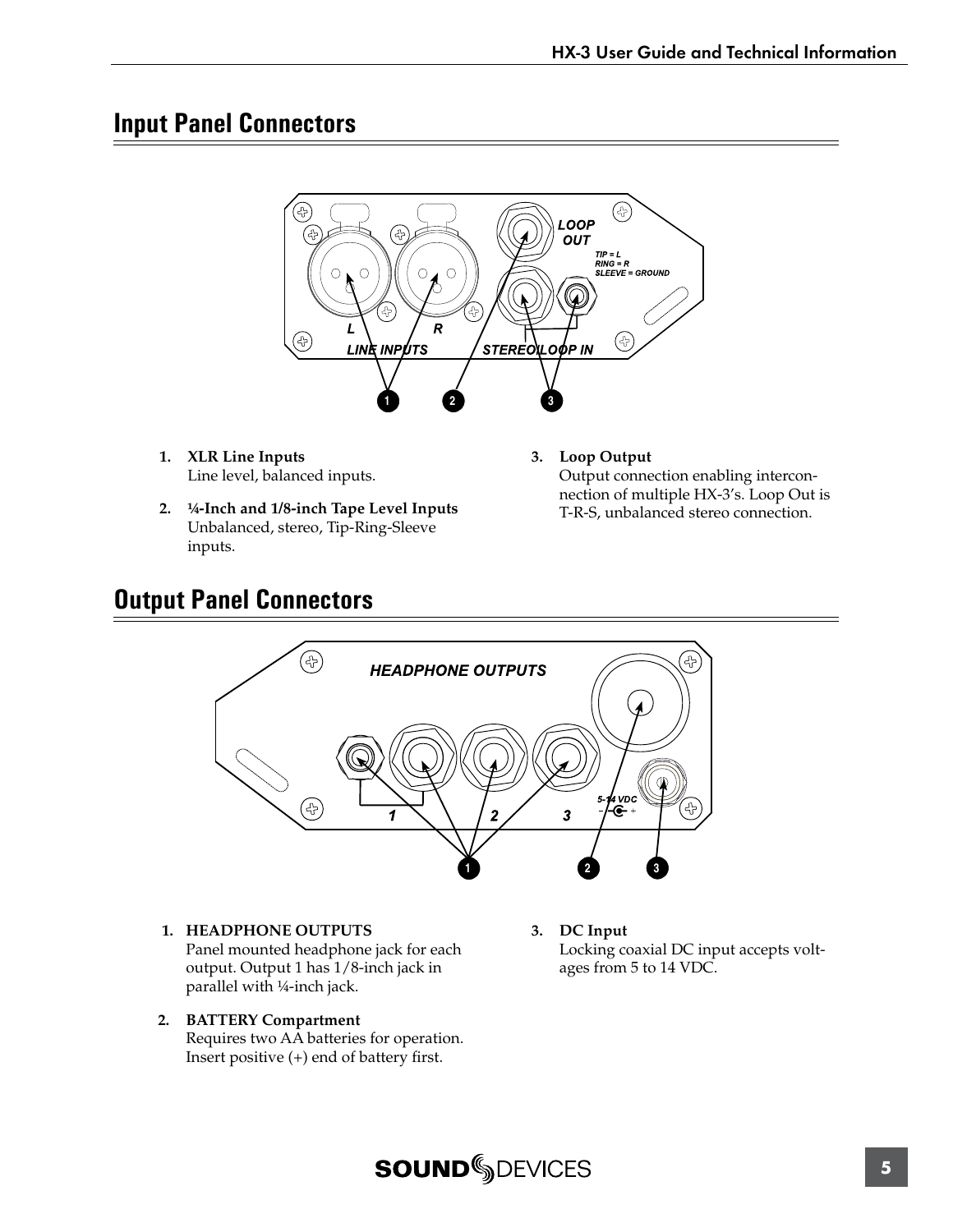# **Operational Notes**

### Headphone Outputs

The HX-3 uses independent drive circuits for each of its three isolated headphone circuits. Because of the bi-polar power supply, the HX-3 can provide high levels of power to each headphone feed.

*The HX-3 is capable of driving headphones to dangerous levels. Take precautions to prevent hearing damage.* 

### Powering the HX-3

The HX-3 is designed to operate on two AA alkaline cells for approximately 15 hours into 75 ohm headphones (at nominal levels). The audio performance of the HX-3 does not vary throughout the life of the batteries.

Several factors affect battery life including: battery chemistry, ambient temperature of operation, headphone impedances, headphone drive levels, and the number of headphones in use. The chart below can be used as a starting point to estimate battery life. Experimentation is recommended to determine battery life for each individual setup. Note: Nickel-Cadmium batteries are not recommended in the HX-3 since these batteries have lower energy per cell than other types and will result in very short service.

| <b>Battery Type</b> | <b>Operational Characteristics</b>                 | <b>Battery Life</b> |
|---------------------|----------------------------------------------------|---------------------|
| Duracell AA MN 1500 | powered, idle                                      | 15 hrs.             |
| Duracell AA MN 1500 | driving single, 75 ohm headphones at nominal level | 9 hrs.              |
| Duracell AA MN 1500 | driving three, 75 ohm headphones at high levels    | 8 hrs.              |

(Test conditions: 70º F)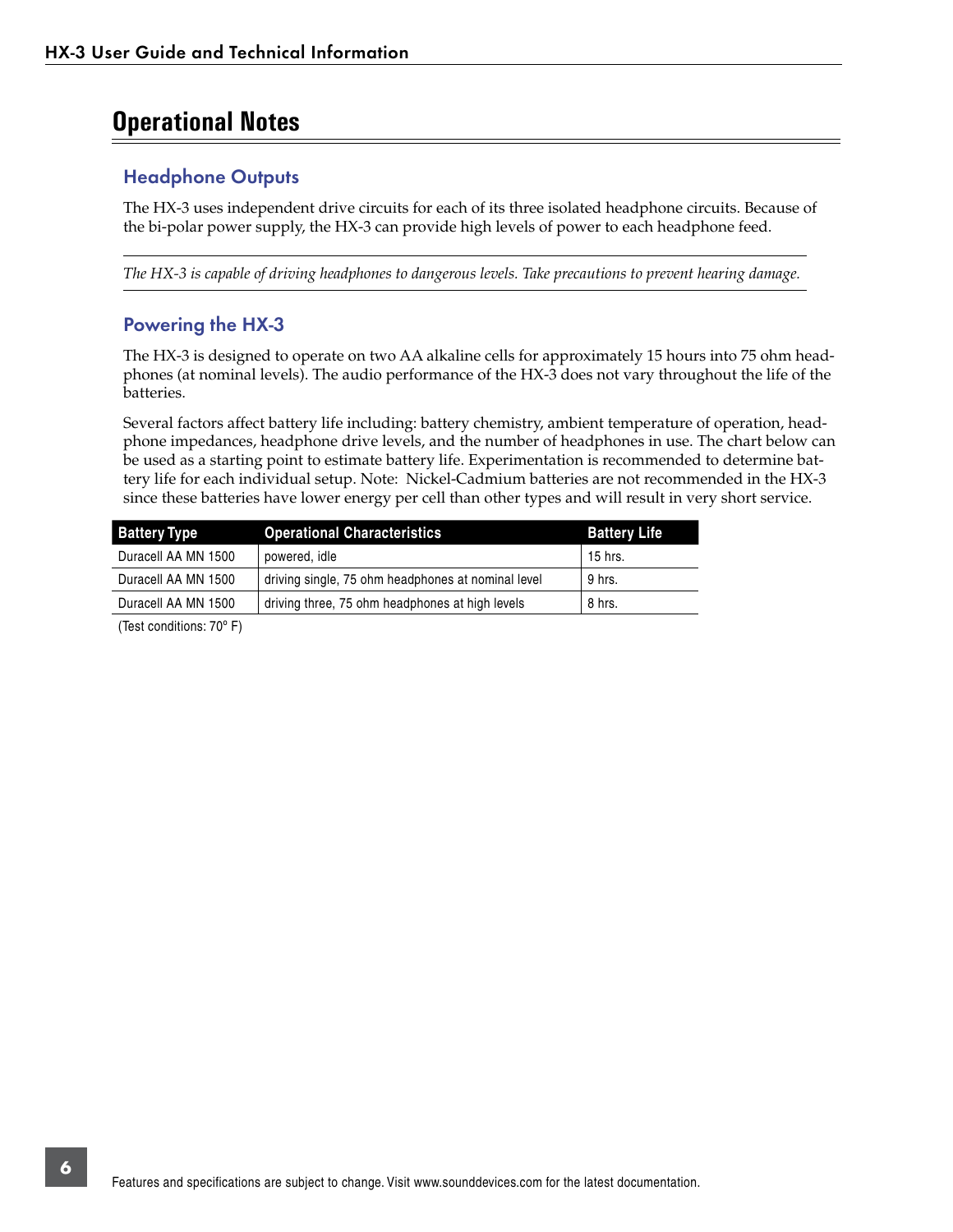# **Connection Diagrams**



The HX-3 can be used in a variety of headphone applications. Below are a few examples of interconnection setups using the HX-3. 3 can be

One or more units can be added and "daisy-chained" for additional headphone feeds from a mixing console. Loop additional HX-3 amplifiers with the included Link cable.



The headphone outputs of portable audio electronics can be connnected to the HX-3 for additional headphone feeds. The included 1/4-inch to 1/8-inch can be used to connect the line-out or headphone output to the HX-3.

# **SOUNDSDEVICES**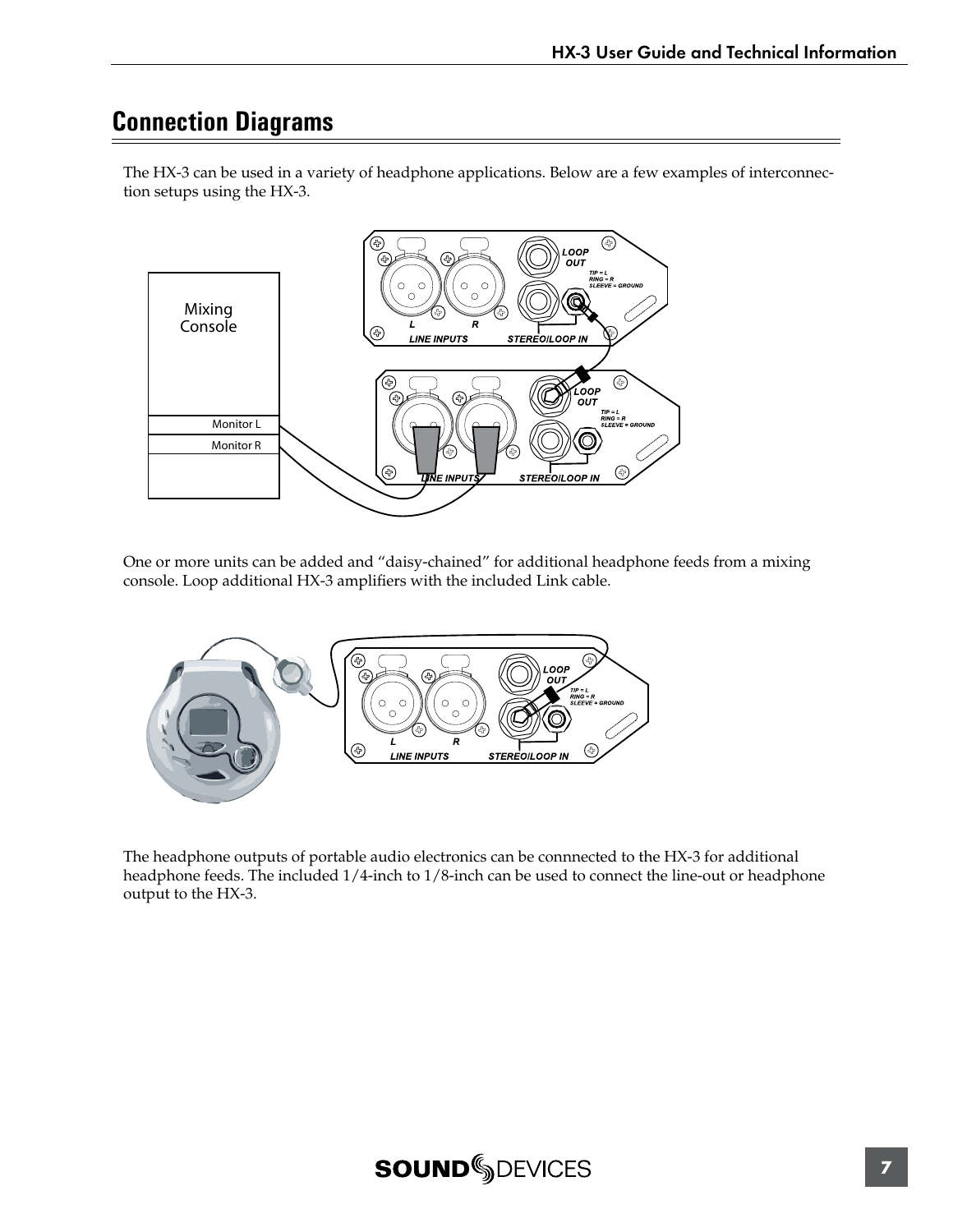# **CE Declaration of Conformity**

According to ISO/IEC Guide 22

Sound Devices, LLC 300 Wengel Drive Reedsburg, WI 53959 USA

declares that the product, HX-3 is in conformity with and passes:

| EN55103-1, (1997)                          | Emissions standard for product family audio devices for profes-<br>sional use |
|--------------------------------------------|-------------------------------------------------------------------------------|
| EN55103-2, (1997)                          | Immunity standard for product family audio devices for profes-<br>sional use  |
| EN55022 (1995)/<br>CISPR22 (1997)          | Radiated and Conducted emissions, Class B                                     |
| EN61000-4-2 (1997)/<br>IEC1000-4-2 1995    | ESD - 6kV contact, 8kV air-discharge                                          |
| EN61000-4-3 (2001)/<br>IEC1000-4-3 (2001)  | Radiated RF immunity, 10 V/m, 80% 1 kHz amplitude modula-<br>tion             |
| EN61000-4-4 (1995)/<br>IEC1000-4-4 (1995)  | EFT Burst, I/O lines, $\pm 0.25$ kV to $\pm 1.0$ kV,                          |
| EN61000-4-6 (1996)/<br>IEC61000-4-6 (1996) | Conducted RF immunity, 10 V, 80% @1 kHz amplitude<br>modulation               |
| - - - - - - - - - - -                      |                                                                               |

Tested by L. S. Compliance, Inc. Cedarburg, Wisconsin February 15, 2003

M Auch

Matthew Anderson Director of Engineering Sound Devices, LLC

### **FCC Statement**

This device has been tested and found to comply with the limits for a class B digital device, pursuant to part 15 of the FCC rules. These limits are designed to provide reasonable protection against harmful interference in a residential installation. This equipment generates, uses, and can radiate radio frequency energy and, if not installed and used in accordance with the instructions, may cause harmful interference to radio communications. However, there is no guarantee that interference will not occur in a particular installation.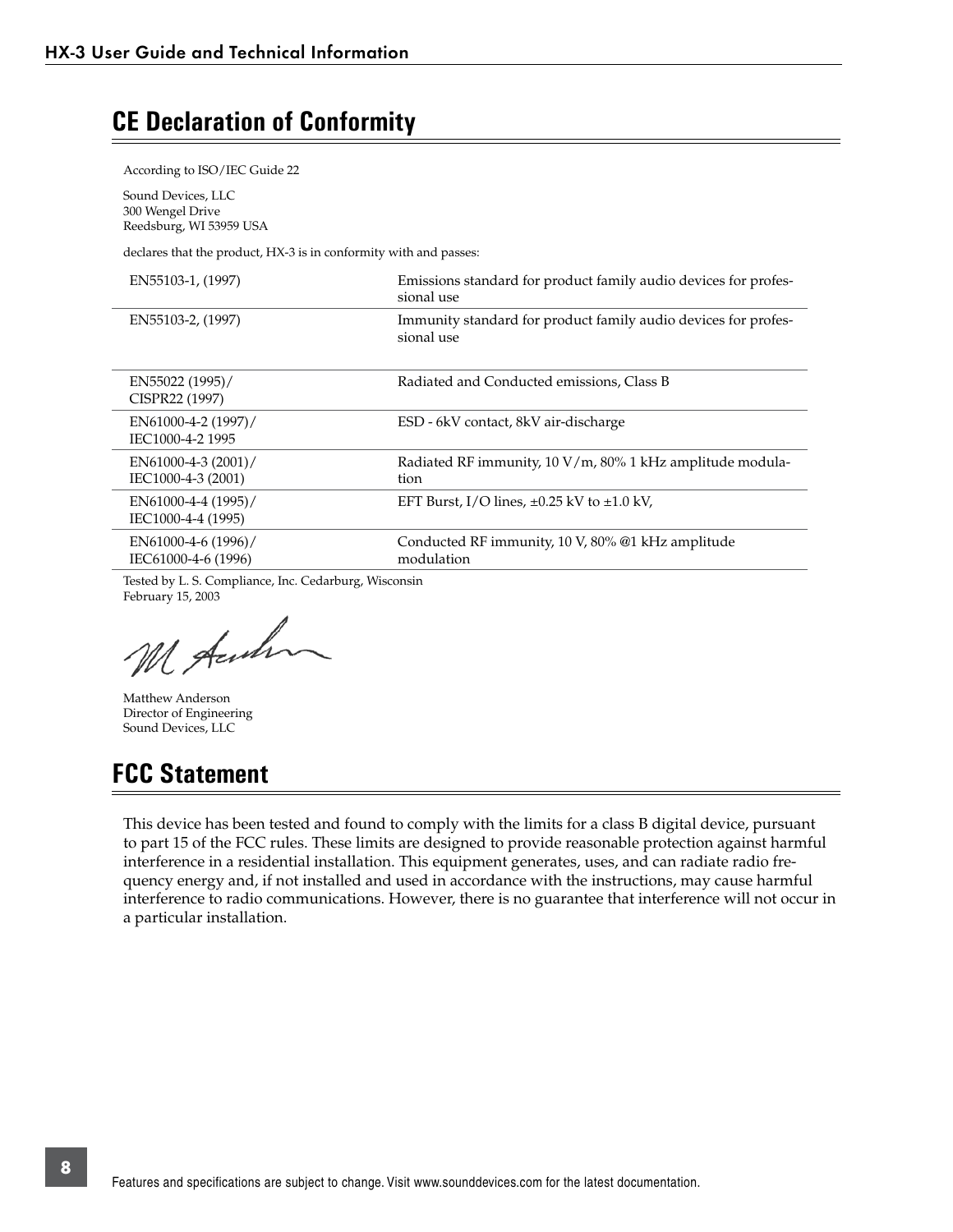# **Limitation of Liability**

LIMITATION ON SOUND DEVICES' LIABILITY. SOUND DEVICES, LLC SHALL NOT BE LIABLE TO THE PURCHASER OF THIS PRODUCT OR THIRD PARTIES FOR DAMAGES, LOSSES, COSTS, OR EXPENSES INCURRED BY PURCHASER OR THIRD PAR-TIES AS A RESULT OF: ACCIDENT, MISUSE, OR ABUSE OF THIS PRODUCT OR UNAUTHORIZED MODIFICATIONS, REPAIRS, OR ALTERATIONS TO THIS PRODUCT, OR FAILURE TO STRICTLY COMPLY WITH SOUND DEVICES, LLC'S OPERATING AND INSTALLATION INSTRUCTIONS. TO THE FULLEST EXTENT PERMITTED BY LAW, SOUND DEVICES SHALL HAVE NO LIABILITY TO THE END USER OR ANY OTHER PERSON FOR COSTS, EXPENSES, DIRECT DAMAGES, INCIDENTAL DAMAGES, PUNITIVE DAMAGES, SPECIAL DAMAGES, CONSEQUENTIAL DAMAGES OR OTHER DAMAGES OF ANY KIND OR NATURE WHATSOEVER ARISING OUT OF OR RELATING TO THE PRODUCTS, THESE TERMS AND CONDITIONS OR THE PARTIES' RELATIONSHIP, INCLUDING, WITHOUT LIMITATION, DAMAGES RESULTING FROM OR RELATED TO THE DELETION OR OTHER LOSS OF AUDIO OR VIDEO RECORDINGS OR DATA, REDUCED OR DIMINISHED AUDIO OR VIDEO QUALITY OR OTHER SIMILAR AUDIO OR VIDEO DEFECTS ARISING FROM, RELATED TO OR OTHERWISE ATTRIBUTABLE TO THE PRODUCTS OR THE END USER'S USE OR OPERATION THEREOF, REGARDLESS OF WHETHER SUCH DAMAGES ARE CLAIMED UNDER CONTRACT, TORT OR ANY OTHER THEORY. "CONSEQUENTIAL DAMAGES" FOR WHICH SOUND DEVICES SHALL NOT BE LIABLE SHALL INCLUDE, WITH-OUT LIMITATION, LOST PROFITS, PENALTIES, DELAY DAMAGES, LIQUIDATED DAMAGES AND OTHER DAMAGES AND LIABILI-TIES WHICH END USER SHALL BE OBLIGATED TO PAY OR WHICH END USER OR ANY OTHER PARTY MAY INCUR RELATED TO OR ARISING OUT OF ITS CONTRACTS WITH ITS CUSTOMERS OR OTHER THIRD PARTIES. NOTWITHSTANDING AND WITHOUT LIMITING THE FOREGOING, IN NO EVENT SHALL SOUND DEVICES BE LIABLE FOR ANY AMOUNT OF DAMAGES IN EXCESS OF AMOUNTS PAID BY THE END USER FOR THE PRODUCTS AS TO WHICH ANY LIABILITY HAS BEEN DETERMINED TO EXIST. SOUND DEVICES AND END USER EXPRESSLY AGREE THAT THE PRICE FOR THE PRODUCTS WAS DETERMINED IN CONSID-ERATION OF THE LIMITATION ON LIABILITY AND DAMAGES SET FORTH HEREIN AND SUCH LIMITATION HAS BEEN SPECIFI-CALLY BARGAINED FOR AND CONSTITUTES AN AGREED ALLOCATION OF RISK WHICH SHALL SURVIVE THE DETERMINATION OF ANY COURT OF COMPETENT JURISDICTION THAT ANY REMEDY HEREIN FAILS OF ITS ESSENTIAL PURPOSE.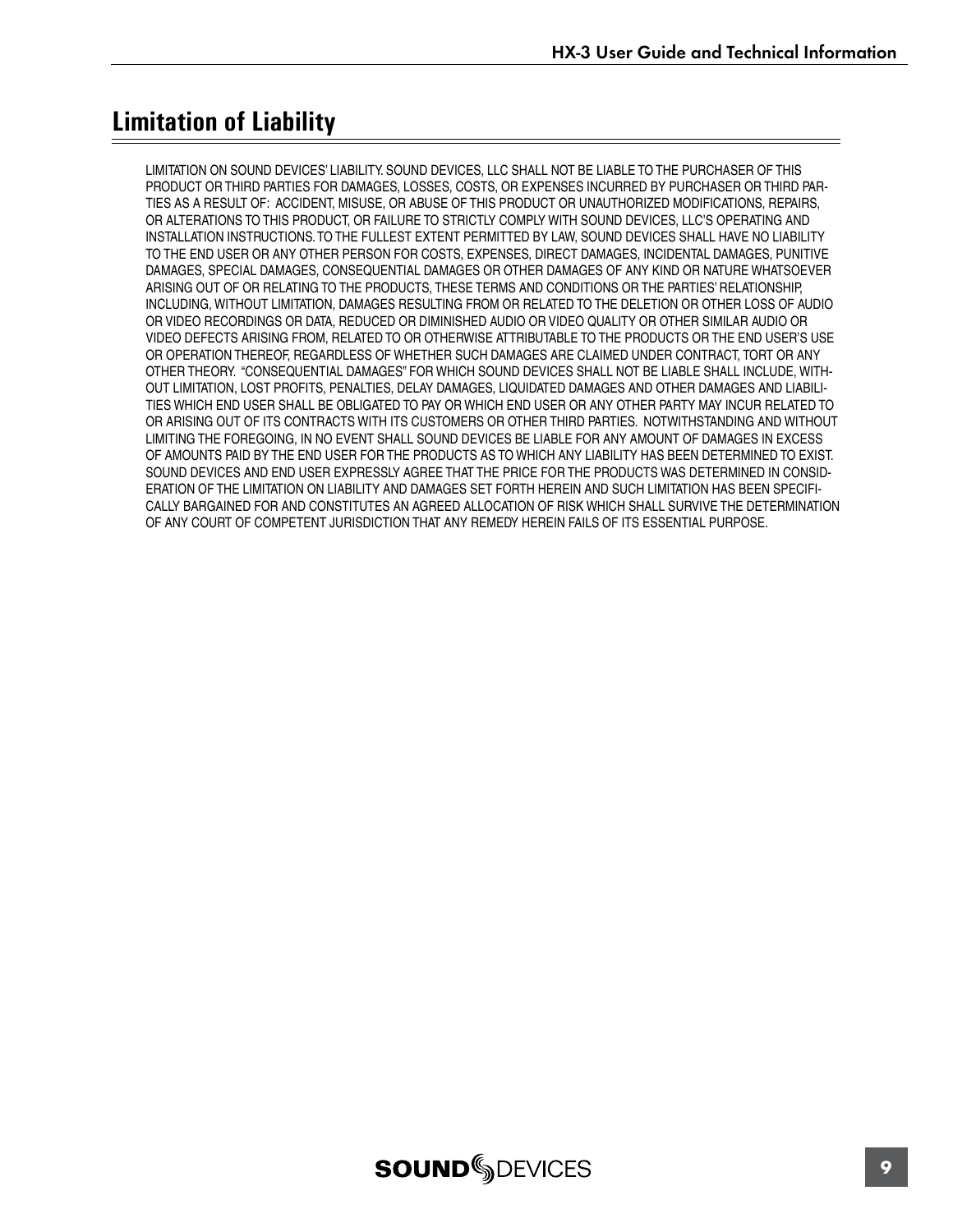# Warranty and Technical Support

### Warranty & Service

Sound Devices, LLC strongly encourages you to register your product.

Registering can extend your warranty and ensures you will receive timely updates.

*www.sounddevices.com/support/registration*

Read your warranty here:

*www.sounddevices.com/support/warranty*

For all service, including warranty repair, please contact Sound Devices for an RMA (return merchandise authorization) before sending your unit in for repair. Product returned without an RMA number may experience delays in repair. When sending a unit for repair, please do not include accessories, including SSD drives, CF cards, batteries, power supplies, carry cases, cables, or adapters unless instructed by Sound Devices.

Sound Devices, LLC Service Repair RMA #XXXXX E7556 State Road 23 and 33 Reedsburg, WI 53959 USA telephone: (608) 524-0625

### Technical Support / Bug Reports

For technical support and bug reporting on all Sound Devices products contact:

Sound Devices, LLC E-mail: *support@sounddevices.com* web: *www.sounddevices.com/support/* Telephone: +1 (608) 524-0625 / Toll-Free in the U.S.A.: (800) 505-0625 Fax: +1 (608) 524-0655

*Sound Devices cannot guarantee that a given computer, software, or operating system configuration can be used satisfactorily with the HX-3 based exclusively on the fact that it meets our minimum system requirements.*